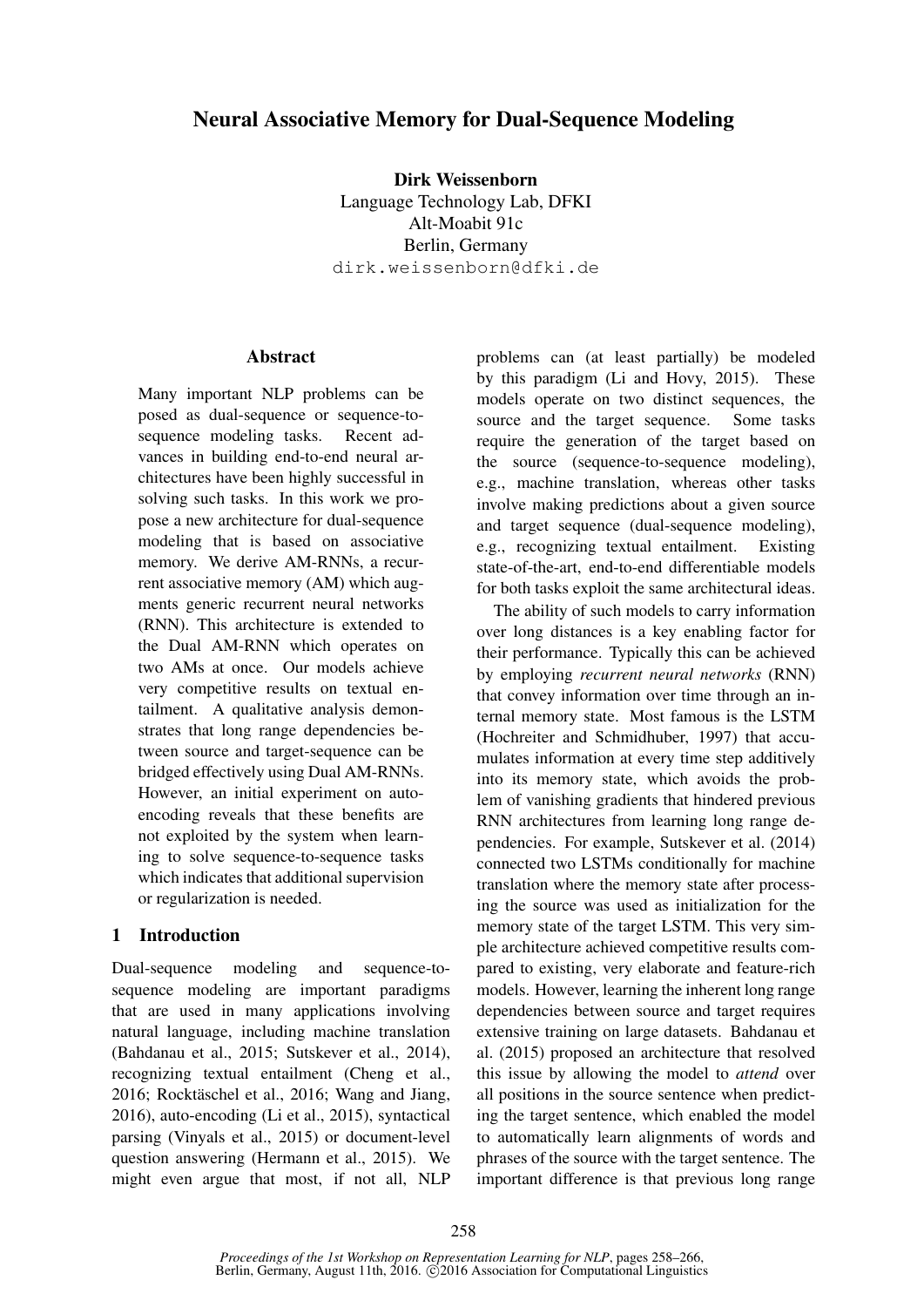dependencies could be bridged directly via attention. However, this architecture requires a larger number of operations that scales with the product of the lengths of the source- and target sequence and a memory that scales with the length of the source sequence.

In this work we introduce a novel architecture for dual-sequence modeling that is based on *associative memories* (AM). AMs are fixed sized memory arrays used to read and write content via an associated keys. Holographic Reduced Representations (HRR) (Plate, 1995)) enable the robust and efficient retrieval of previously written content from redundant memory arrays. Our approach is inspired by the works of Danihelka et al. (2016) who recently demonstrated the benefits of exchanging the memory cell of an LSTM with an associative memory on various sequence modeling tasks. In contrast to their architecture which directly adapts the LSTM architecture we propose an augmentation to generic RNNs (*AM-RNNs*, §3.2). Similar in spirit to *Neural Turing Machines* (Graves et al., 2014) we decouple the AM from the RNN and restrict the interaction with the AM to read and write operations which we believe to be important. Based on this architecture we derive the *Dual AM-RNN* (§4) that operates on two associative memories simultaneously for dual-sequence modeling. We conduct experiments on the task of recognizing textual entailment (§5). Our results and qualitative analysis demonstrate that AMs can be used to bridge long range dependencies similar to the attention mechanism while preserving the computational benefits of conveying information through a single, fixed-size memory state. Finally, an initial inspection into sequence-to-sequence modeling with Dual AM-RNNs shows that there are open problems that need to be resolved to make this approach applicable to these kinds of tasks.

A TensorFlow (Abadi et al., 2015) implementation of (Dual)-AM RNNs can be found at https://github.com/ dirkweissenborn/dual\_am\_rnn.

# 2 Related Work

Augmenting RNNs by the use of memory is not novel. Graves et al. (2014) introduced Neural Turing Machines which augment RNNs with external memory that can be written to and read from. It contains a predefined number of slots to write

content to. This form of memory is addressable via content or position shifts. Neural Turing Machines inspired subsequent work on using different kinds of external memory, like queues or stacks (Grefenstette et al., 2015). Operations on these memories are calculated via a recurrent controller which is decoupled from the memory whereas AM-RNNs apply the RNN *cell*-function directly upon the content of the associative memory.

Danihelka et al. (2016) introduced Associative LSTMs which extends standard LSTMs directly by reading and writing operations on an associative memory. This architecture is closely related to ours. However, there are crucial differences that are due to the fact that we decouple the associative array from the original *cell*-function. Danihelka et al. (2016) directly include operations on the AM in the definition of their Associative LSTM. This might cause problems, since some operations, e.g., *forget*, are directly applied to the entire memory array although this can affect all elements stored in the memory. We believe that only reading and writing operations with respect to a calculated key should be performed on the associative memory. Further operations should therefore only be applied on the stored elements.

Neural attention is another important mechanism that realizes a form of content addressable memory. Most famously it has been applied to machine translation (MT) where attention models automatically learn soft word alignments between source and translation (Bahdanau et al., 2015). Attention requires memory that stores states of its individual entries, separately, e.g., states for every word in the source sentence of MT or textual entailment (Rocktäschel et al., 2016), or entire sentence states as in Sukhbaatar et al. (2015) which is an end-to-end memory network (Weston et al., 2015) for question answering. Attention weights are computed based on a provided input and the stored elements. The thereby weighted memory states are summed and the result is retrieved to be used as input to a down-stream neural network. Architectures based on attention require a larger amount of memory and a larger number of operations which scales with the usually dynamically growing memory. In contrast to attention Dual AM-RNNs utilize fixed size memories and a constant number of operations.

AM-RNNs also have an interesting connection to LSTM-Networks (Cheng et al., 2016) which re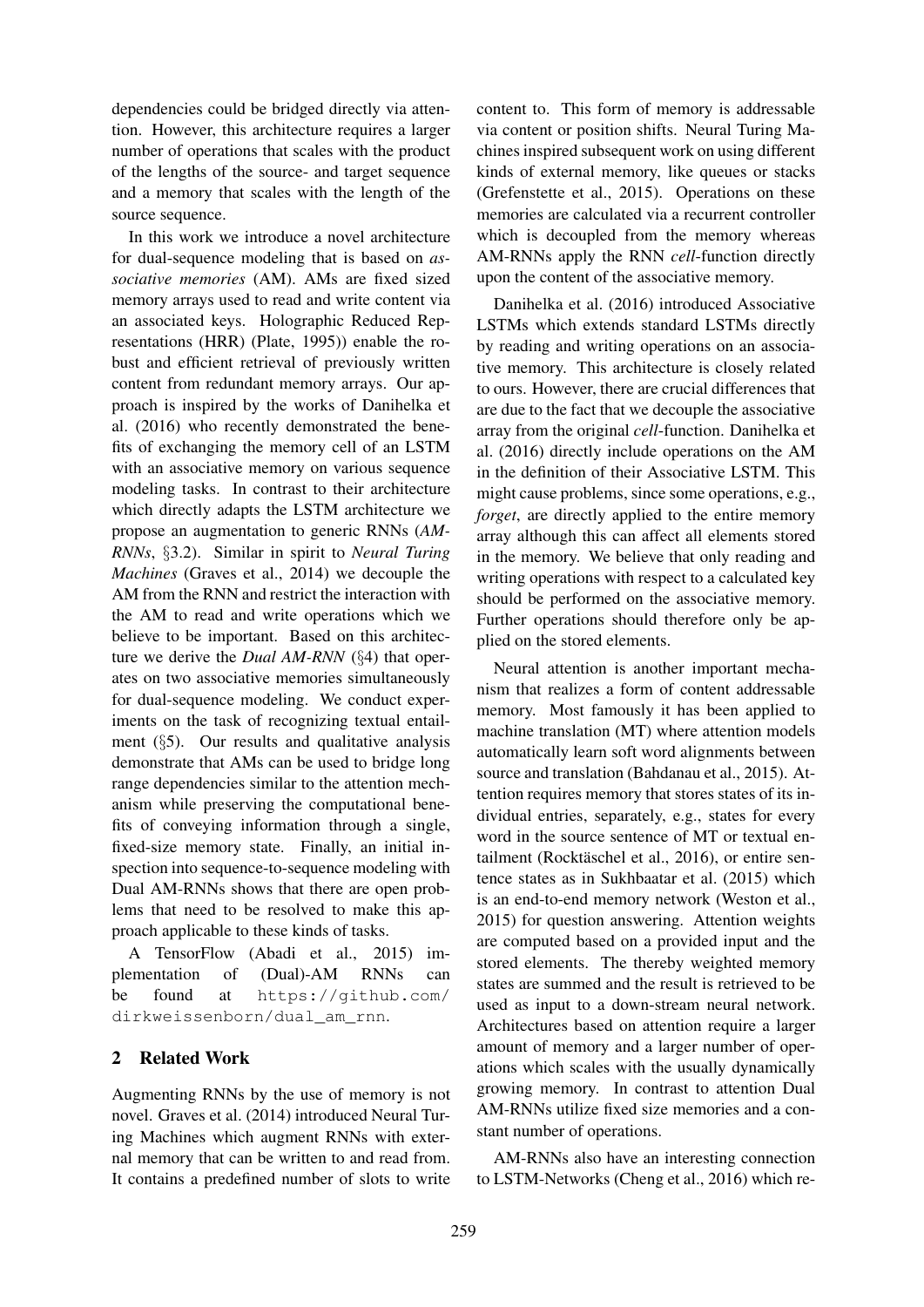cently demonstrated impressive results on various text modeling tasks. LSTM-Networks (LSTMN) select a previous hidden state via attention on a memory tape of past states (intra-attention) opposed to using the hidden state of the previous time step. The same idea is implicitly present in our architecture by retrieving a previous state via a computed key from the associative memory (Equation (6)). The main difference lies in the used memory architecture. We use a fixed size memory array in contrast to a dynamically growing memory tape which requires growing computational and memory resources. The drawback of our approach, however, is the potential loss of explicit memories due to retrieval noise or overwriting.

### 3 Associative Memory RNN

#### 3.1 Redundant Associative Memory

In the following, we use the terminology of Danihelka et al. (2016) to introduce Redundant Associative Memories and Holographic Reduced Representations (HRR) (Plate, 1995). HRRs provide a mechanism to encode an item  $x$  with a key  $r$  that can be written to a fixed size memory array  $m$  and that can be retrieved from  $m$  via  $r$ .

In HRR, keys  $r$  and values  $x$  refer to complex vectors that consist of a *real* and *imaginary* part:  $r = r_{re} + i \cdot r_{im}, x = x_{re} + i \cdot x_{im}$ , where  $i$  is the imaginary unit. We represent these complex vectors as concatenations of their respective real and imaginary parts, e.g.,  $r = [r_{re}; r_{im}]$ . The encoding- and retrieval-operation proposed by Plate (1995) and utilized by Danihelka et al. (2016) is the complex multiplication (Equation (1)) of a key  $r$  with its value  $x$  (*encoding*), and the complex conjugate of the key  $\bar{r} = r_{re} - i \cdot r_{im}$ with the memory (*retrieval*), respectively. Note, that this requires the modulus of the key to be equal to one, i.e.,  $\sqrt{r_{re} \odot r_{re} + r_{im} \odot r_{im}} = 1$ , such that  $\bar{r} = r^{-1}$ . Consider a single memory array m containing N elements  $x_k$  with respective keys  $r_k$  (Equation (2)).

$$
\boldsymbol{r} \circledast \boldsymbol{x} = \begin{bmatrix} \boldsymbol{r}_{re} \odot \boldsymbol{x}_{re} - \boldsymbol{r}_{im} \odot \boldsymbol{x}_{im} \\ \boldsymbol{r}_{re} \odot \boldsymbol{x}_{im} + \boldsymbol{r}_{im} \odot \boldsymbol{x}_{re} \end{bmatrix} \qquad (1)
$$

$$
\boldsymbol{m} = \sum_{k=1}^N \boldsymbol{r}_k \circledast \boldsymbol{x}_k \tag{2}
$$

We retrieve an element  $x_k$  by multiplying  $\overline{r_k}$ 

with  $m$  (Equation (3)).

$$
\tilde{x}_k = \overline{r_k} \circledast m = \sum_{k'=1}^N \overline{r_k} \circledast r_{k'} \circledast x_{k'}
$$
\n
$$
= x_k + \sum_{k'=1 \neq k}^N \overline{r_k} \circledast r_{k'} \circledast x_{k'}
$$
\n
$$
= x_k + noise \qquad (3)
$$

To reduce noise Danihelka et al. (2016) introduce permuted, redundant copies  $m_s$  of m (Equation (4)). This results in uncorrelated retrieval noises which effectively reduces the overall retrieval noise when computing their mean. Consider  $N_c$  permutations represented by permutation matrices  $P_s$ . The retrieval equation becomes the following.

$$
\boldsymbol{m}_{s} = \sum_{k=1}^{N} (P_{s} \boldsymbol{r}_{k}) \circledast \boldsymbol{x}_{k} \qquad (4)
$$
\n
$$
\tilde{\boldsymbol{x}}_{k} = \frac{1}{N_{c}} \sum_{s=1}^{N_{c}} \sum_{k'=1}^{N} (P_{s} \overline{\boldsymbol{r}_{k}}) \circledast \boldsymbol{m}_{s}
$$
\n
$$
= \boldsymbol{x}_{k} + \sum_{k'=1 \neq k}^{N} \boldsymbol{x}_{k'} \circledast \frac{1}{N_{c}} \sum_{s=1}^{N_{c}} P_{s} (\overline{\boldsymbol{r}_{k}} \circledast \boldsymbol{r}_{k'})
$$
\n
$$
= \boldsymbol{x}_{k} + noise
$$

The resulting retrieval noise becomes smaller because the mean of the permuted, complex key products tends towards zero with increasing  $N_c$ if the key dimensions are uncorrelated (see Danihelka et al. (2016) for more information).

### 3.2 Augmenting RNNs with Associative **Memory**

A recurrent neural network (RNN) can be defined by a parametrized *cell*-function  $f_{\theta} : \mathbb{R}^N \times \mathbb{R}^M \to$  $\mathbb{R}^M \times \mathbb{R}^H$  that is recurrently applied to an input sequence  $X = (x_1, ..., x_T)$ . At each time step t it emits an output  $h_t$  and a state  $s_t$ , that is used as additional input in the following time step (Equation (5)).

$$
f_{\boldsymbol{\theta}}(\boldsymbol{x}_t, \boldsymbol{s}_{t-1}) = (\boldsymbol{s}_t, \boldsymbol{h}_t)
$$
  

$$
\boldsymbol{x} \in \mathbb{R}^N, \, \boldsymbol{s} \in \mathbb{R}^M, \, \boldsymbol{h} \in \mathbb{R}^H
$$
 (5)

In this work we augment RNNs, or more specifically their *cell*-function  $f_{\theta}$ , with associative memory to form *Associative Memory RNNs* (AM-RNN)  $\tilde{f}_{\theta}$  as follows. Let  $s_t = [c_t; n_t]$  be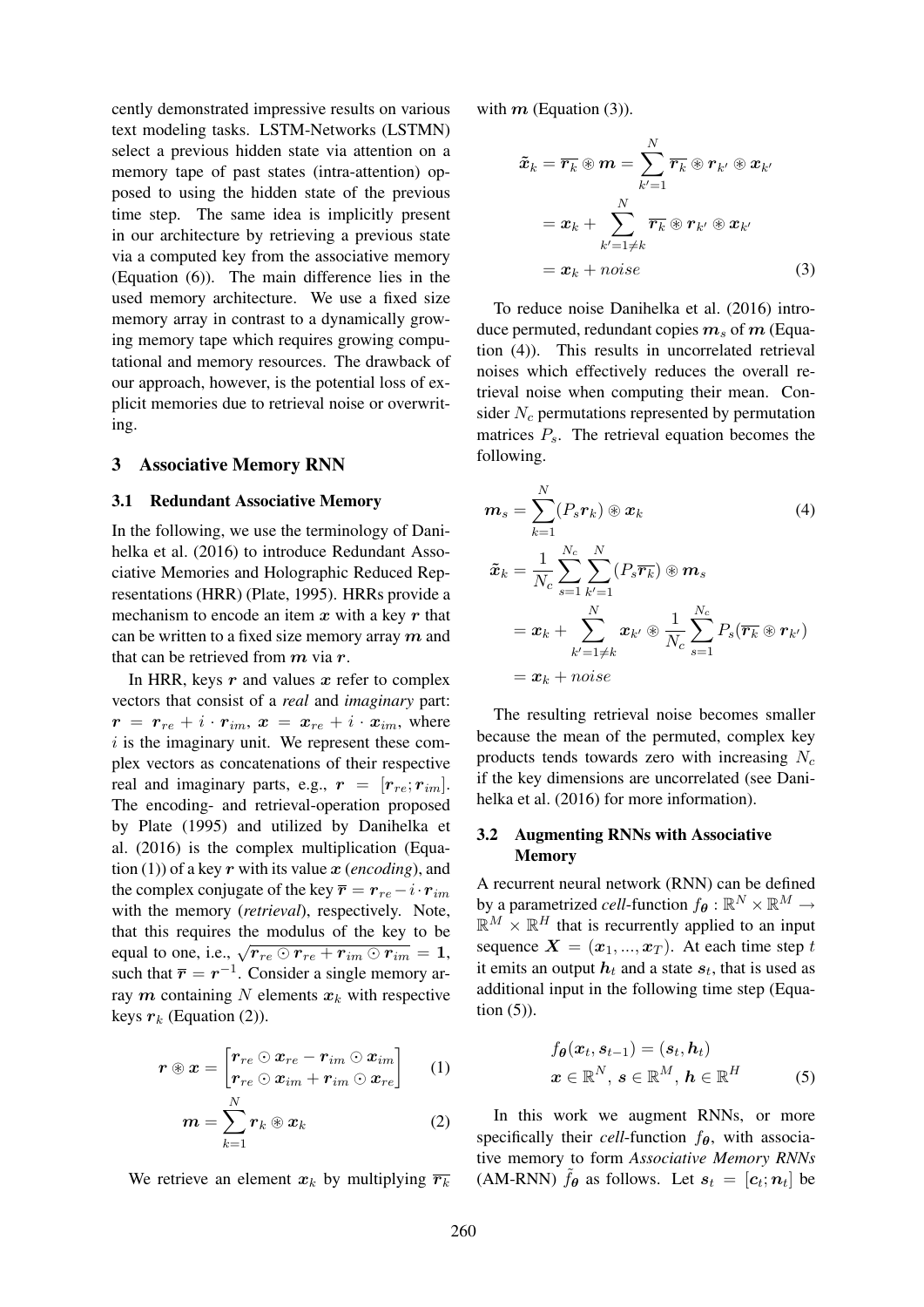the concatenation of a memory state  $c_t$  and, optionally, some remainder  $n_t$  that might additionally be used in  $f$ , e.g., the output of an LSTM. For brevity, we neglect  $n_t$  in the following, and thus  $s_t = c_t$ . At first, we compute a key given the previous output and the current input, which is in turn used to read from the associative memory array  $m$ to retrieve a memory state  $s$  for the specified key (Equation (6)).

$$
\boldsymbol{r}_{t} = \text{bound}\left(W_{r} \begin{bmatrix} \boldsymbol{x}_{t} \\ \boldsymbol{h}_{t-1} \end{bmatrix}\right)
$$

$$
\boldsymbol{s}_{t-1} = \overline{\boldsymbol{r}_{t}} \circledast \boldsymbol{m}_{t-1} \tag{6}
$$

The bound-operation (Danihelka et al., 2016) (Equation (7)) guarantees that the modulus of  $r_t$  is not greater than 1. This is an important necessity as mentioned in § 3.1.

$$
bound(\boldsymbol{r}') = \begin{bmatrix} \boldsymbol{r}'_{re} \oslash \boldsymbol{d} \\ \boldsymbol{r}'_{im} \oslash \boldsymbol{d} \end{bmatrix}
$$
(7)  

$$
\boldsymbol{d} = \max\left(1, \sqrt{\boldsymbol{r}'_{re} \odot \boldsymbol{r}'_{re} + \boldsymbol{r}'_{im} \odot \boldsymbol{r}'_{im}}\right)
$$

Next, we apply the original *cell*-function  $f_{\theta}$  to the retrieved memory state (Equation (8)) and the concatenation of the current input and last output which serves as input to the internal RNN. We update the associative memory array with the updated state using the conjugate key of the retrieval key (Equation (9)).

$$
s_{t}, h_{t} = f_{\theta} \left( \begin{bmatrix} x_{t} \\ h_{t-1} \end{bmatrix}, s_{t-1} \right) \qquad (8)
$$

$$
m_{t} = m_{t-1} + r_{t} \circledast (s_{t} - s_{t-1})
$$

$$
\tilde{f}_{\theta}(x_t, m_{t-1}) = (m_t, h_t) \tag{9}
$$

The entire computation workflow is illustrated in Figure 1a.

# 4 Associative Memory RNNs for Dual Sequence Modeling

Important NLP tasks such as machine translation (MT) or detecting textual entailment (TE) involve two distinct sequences as input, a source- and a target sequence. In MT a system predicts the target sequence based on the source whereas in TE source and target are given and an entailment-class should be predicted. Recently, both tasks were successfully modelled using an attention mechanism that can attend over positions in the source

sentence at any time step in the target sentence (Bahdanau et al., 2015; Rocktäschel et al., 2016; Cheng et al., 2016). These models are able to learn important task specific correlations between words or phrases of the two sentences, like word/phrase translation, or word-/phrase-level entailment or contradiction. The success of these models is mainly due to the fact that long range dependencies can be bridged directly via attention, instead of keeping information over long distances in a memory state that can get overwritten.

The same can be achieved through associative memory. Given the correct key a state that was written at any time step in the source sentence can be retrieved from an AM with minor noise that can efficiently be reduced by redundancy. Therefore, AMs can bridge long range dependencies and can therefore be used as an alternative to attention. The trade-off for using an AM is that memorized states cannot be used for their retrieval. However, the retrieval operation is constant in time and memory whereas the computational and memory complexity of attention based architectures grow linearly with the length of the source sequence.

We propose two different architectures for solving dual sequence problems. Both approaches use at least one AM-RNN for processing the source and another for the target sequence. The first approach reads the source sequence  $X =$  $(x_1, ..., x_{T_x})$  and uses the final associative memory array  $m^x (= m_{T_x}^x)$  to initialize the memory array  $m_0^y = m^x$  of the AM-RNN that processes the target sequence  $\boldsymbol{Y} = (\boldsymbol{y}_1, ..., \boldsymbol{y}_{T_y})$ . Note that this is basically the the conditional encoding architecture of Rocktäschel et al. (2016).

The second approach uses the final AM array of the source sequence  $m^x$  in addition to an independent target AM array  $m_t^y$ . At each time step t the *Dual AM-RNN* computes another key  $r'_t$  that is used to read from  $m^x$  and feeds the retrieved value as additional input to  $y_t$  to the inner RNN of the target AM-RNN. These changes are reflected in the Equation (10) (compared to Equation (8))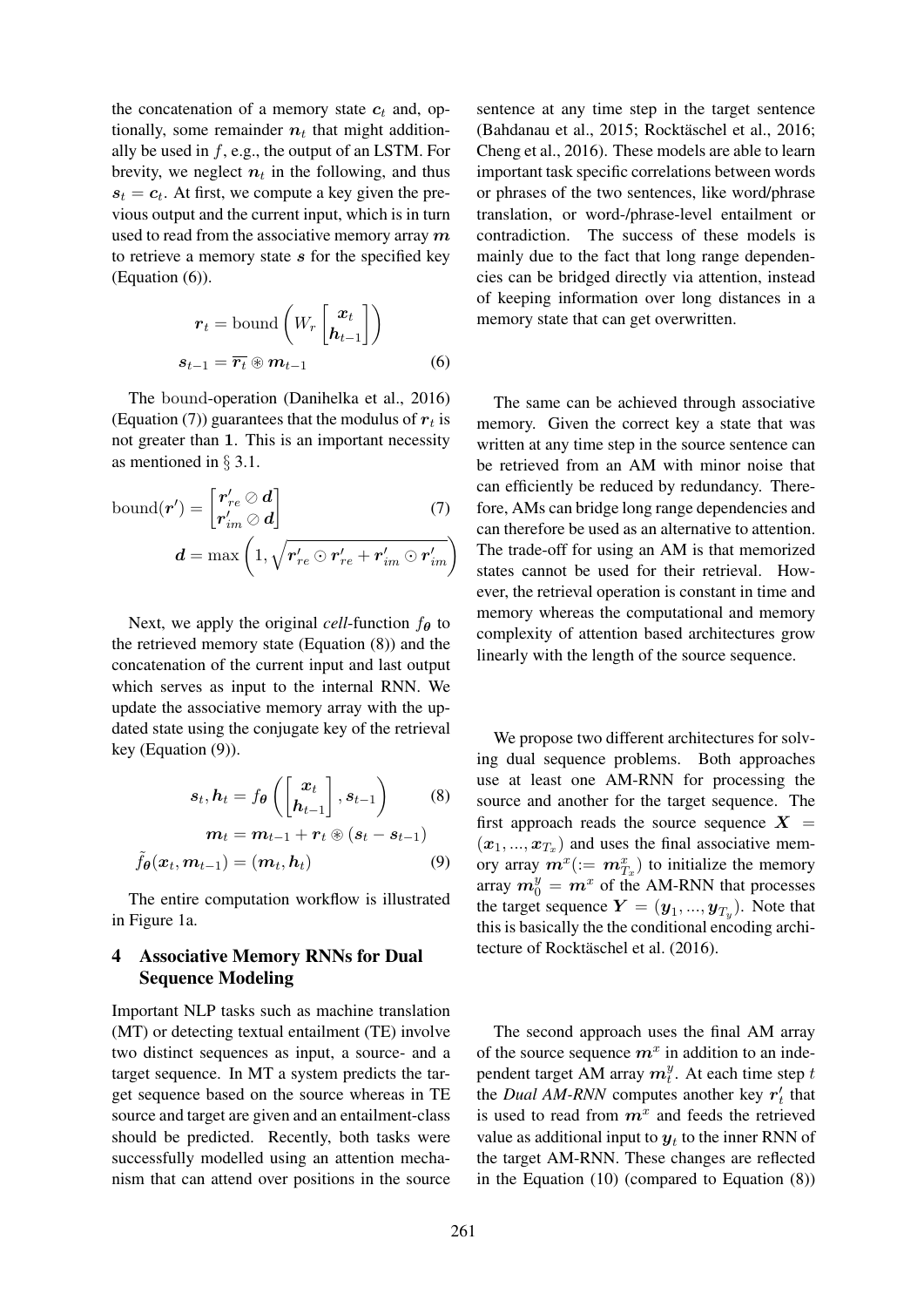

(a) Illustration of AM-RNN for input  $x_t$  at time step t.



(b) Illustration of a Dual AM-RNN that extends the AM-RNN with the utilization of the final memory array  $m_{T_x}^x$  of source sequence  $X$ .

Figure 1: Illustration of the computation workflow in AM-RNNs and Dual AM-RNNs. 
■ refers to the complex multiplication with the (complex) conjugate of  $r_t$  and can be interpreted as the retrieval operation. Similarly,  $\circledast$  can be interpreted as the encoding operation.

and illustrated in Figure 1b.

$$
\mathbf{r}'_t = \text{bound}\left(W_{r'}\begin{bmatrix} \mathbf{y}_t \\ \mathbf{h}^y_{t-1} \end{bmatrix}\right)
$$

$$
\boldsymbol{\phi}_t = \overline{\mathbf{r}'_t} \circledast \mathbf{m}^x
$$

$$
\mathbf{s}_t, \mathbf{h}^y_t = f_{\boldsymbol{\theta}}\left(\begin{bmatrix} \mathbf{y}_t \\ \mathbf{h}^y_{t-1} \\ \boldsymbol{\phi}_t \end{bmatrix}, \mathbf{s}_{t-1}\right) \qquad (10)
$$

#### 5 Experiments

#### 5.1 Setup

Dataset We conducted experiments on the Stanford Natural Language Inference (SNLI) Corpus (Bowman et al., 2015) that consists of roughly 500k sentence pairs (premise-hypothesis). They are annotated with textual entailment labels. The task is to predict whether a premise *entails*, *contradicts* or is *neutral* to a given hypothesis.

**Training** We perform mini-batch  $(B = 50)$ stochastic gradient descent using ADAM (Kingma and Ba, 2015) with  $\beta_1 = 0$ ,  $\beta_2 = 0.999$  and an initial learning rate of  $10^{-3}$  for small models  $(H \approx 100)$  and  $10^{-4}$   $(H = 500)$  for our large model. The learning rate was halved whenever accuracy dropped over the period of one epoch. Performance on the development set was checked every 1000 mini-batches and the best model is used for testing. We employ dropout with a probability of 0.1 or 0.2 for the small and large models,

respectively. Following Cheng et al. (2016), word embeddings are initialized with Glove (Pennington et al., 2014) or randomly for unknown words. Glove initialized embeddings are tuned only after an initial epoch through the training set.

Model In this experiment we compare the traditional GRU with the (Dual) AM-GRU using conditional encoding (Rocktäschel et al., 2016) using shared parameters between source and target RNNs. Associative memory is implemented with 8 redundant memory copies. For the Dual AM-GRU we define  $r'_t = r_t$  (see § 4), i.e., we use the same key for interacting with the premise and hypothesis associative memory array while processing the hypothesis. The rationale behind this is that we want to retrieve text passages from the premise that are similar to text passages of the target sequence.

All of our models consist of 2 layers with a GRU as top-layer which is intended to summarize outputs of the bottom layer. The bottom layer corresponds to our different architectures. We concatenate the final output of the premise and hypothesis together with their absolute difference to form the final representation that is used as input to a two-layer perceptron with rectifier-activations for classification.

#### 5.2 Results

The results are presented in Table 1. They long range that the  $H=100$ -dimensional Dual AM-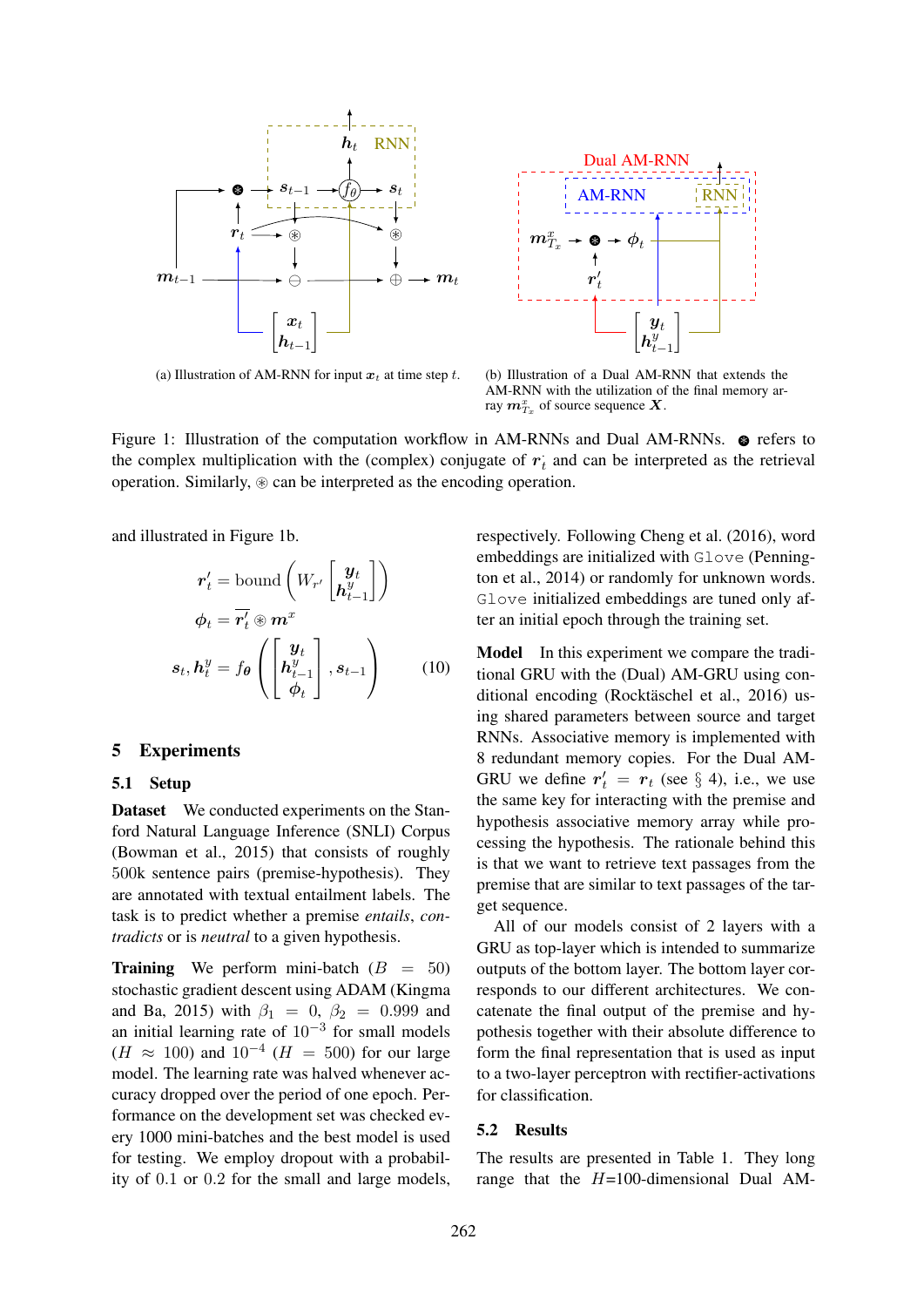| <b>Model</b>                              | $H/ \boldsymbol{\theta}_{-E} $ | <b>Accuracy</b> |
|-------------------------------------------|--------------------------------|-----------------|
| LSTM (Rocktäschel et al., 2016)           | 116/252k                       | 80.9            |
| LSTM shared (Rocktäschel et al., 2016)    | 159/252k                       | 81.4            |
| LSTM-Attention (Rocktäschel et al., 2016) | 100/252k                       | 83.5            |
| <b>GRU</b> shared                         | 126/321k                       | 81.9            |
| AM-GRU shared                             | 108/329k                       | 82.9            |
| Dual AM-GRU shared                        | 100/321k                       | 84.4            |
| Dual AM-GRU shared                        | 500/5.6m                       | 85.4            |
| LSTM Network (Cheng et al., 2016)         | 450/3.4m                       | 86.3            |

Table 1: Accuracies of different RNN-based architectures on SNLI dataset. We also report the respective hidden dimension H and number of parameters  $|\theta_{-E}|$  for each architecture without taking word embeddings E into account.

GRU and conditional AM-GRU outperform our baseline GRU system significantly. Especially the Dual AM-GRU does very well on this task achieving 84.4% accuracy, which shows that it is important to utilize the associative memory of the premise separately for reading only. Most notably is that it achieves even better results than a comparable LSTM architecture with two-way attention between all premise and hypothesis words (LSTM-Attention). This indicates that our Dual AM-GRU architecture is at least able to perform similar or even better than an attention-based model in this setup.

We investigated this finding qualitatively from sampled examples by plotting heatmaps of cosine similarities between the content that has been written to memory at every time step in the premise and what has been retrieved from it while the Dual AM-GRU processes the hypothesis. Random examples are shown in Figure 2, where we can see that the Dual AM-GRU is indeed able to retrieve the content from the premise memory that is most related with the respective hypothesis words, thus allowing to bridge important long-range dependencies for solving this task similar to attention. We observe that content for related words and phrases is retrieved from the premise memory when processing the hypothesis, e.g., "play" and "video game" or "artist" and "sculptor".

Increasing the size of the hidden dimension to 500 improves accuracy by another percentage point. The recently proposed LSTM Network achieves slightly better results. However, its number of operations scales with the square of the summed source and target sequence, which is even

larger than traditional attention.

#### 5.3 Sequence-to-Sequence Modeling

End-to-end differentiable sequence-to-sequence models consist of an encoder that encodes the source sequence and a decoder which produces the target sequence based on the encoded source. In a preliminary experiment we applied the Dual AM-GRU without shared parameters to the task of auto-encoding where source- and target sequence are the same. Intuitively we would like the AM-GRU to write phrase-level information with different keys to the associative memory. However, we found that the encoder AM-GRU learned very quickly to write everything with the same key to memory, which makes it work very similar to a standard RNN based encoder-decoder architecture where the encoder state is simply used to initialize the decoder state.

This finding is illustrated in Figure 3. The presented heatmap shows similarities between content that has been retrieved while predicting the target sequence and what has been written by the encoder to memory. We observe that the similarities between retrieved content and written content are horizontally slightly increasing, i.e., towards the end of the encoded source sentence. This indicates that the encoder overwrites the the associative memory while processing the source with the same key.

#### 5.4 Discussion

Our experiments on entailment show that the idea of using associative memory to bridge long term dependencies for dual-sequence modeling can work very well. However, this architecture is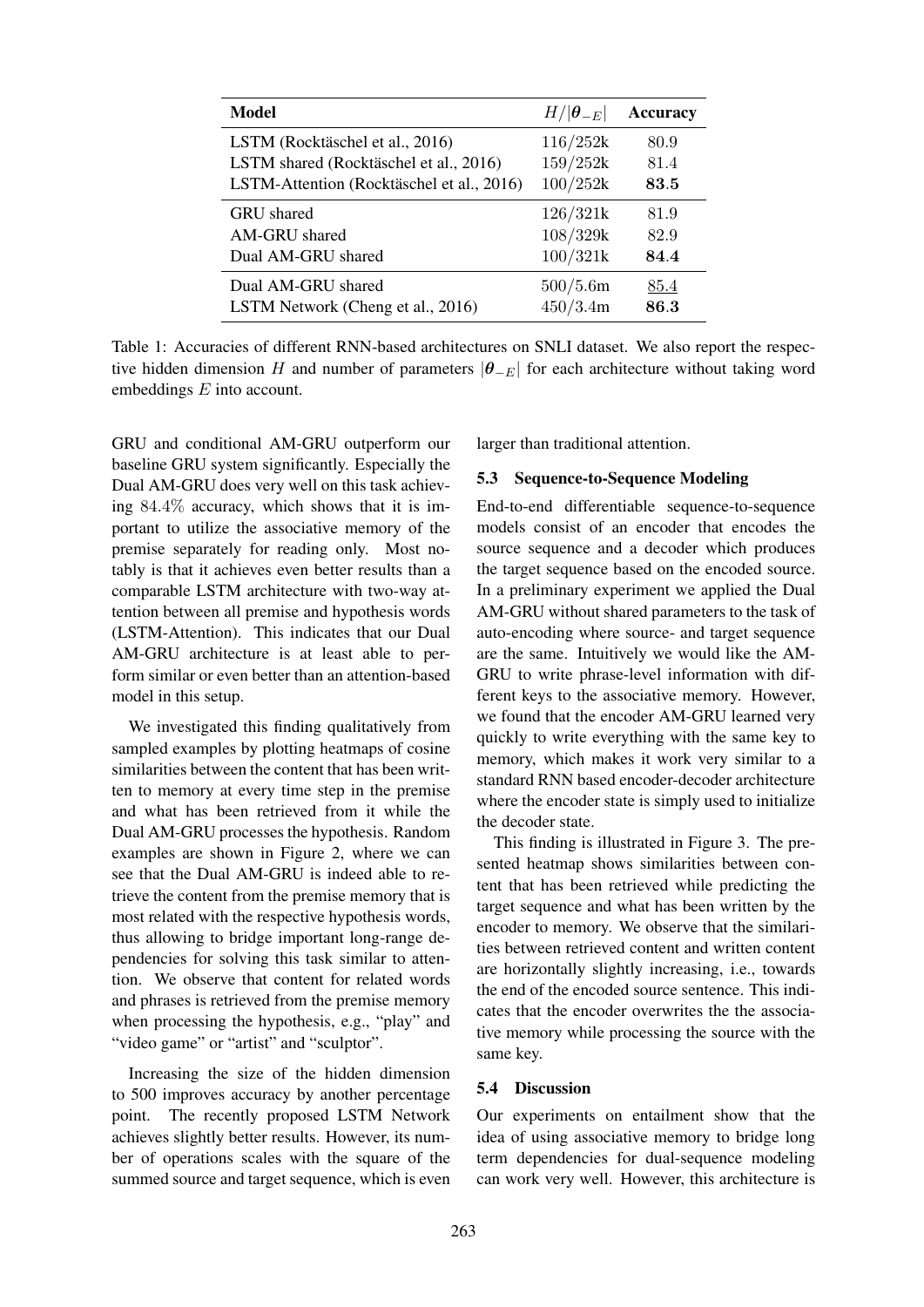

Figure 2: Heatmaps of cosine similarity between content that has been written to the associative memory at each time step of the premise (x-axis) and what has been retrieved from it by the Dual AM-GRU while processing the hypothesis (y-axis).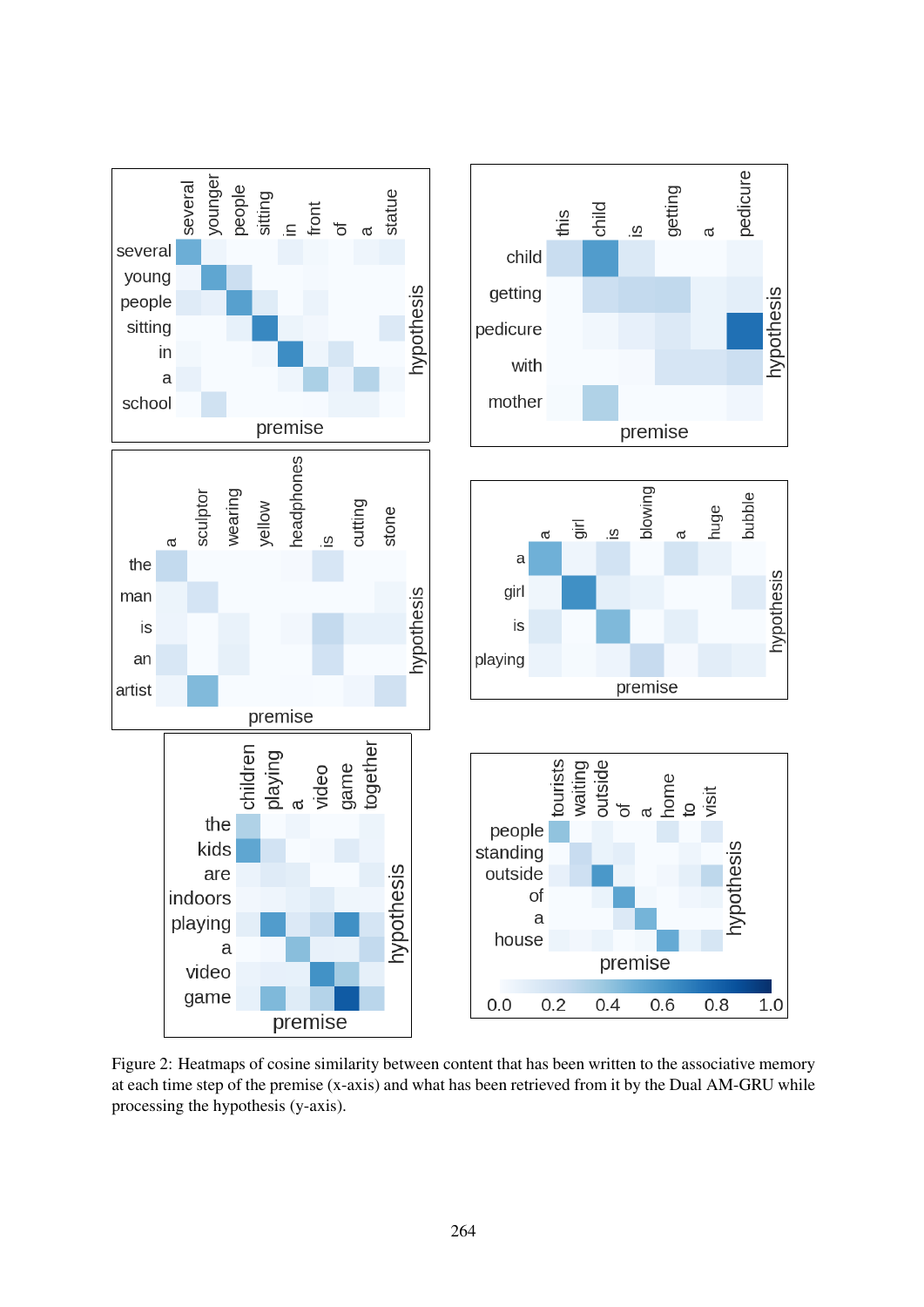

Figure 3: Heatmap of cosine similarity between content that has been written to the associative memory at each time step by the encoder (x-axis) and what has been retrieved from it by the Dual AM-GRU while decoding (y-axis).

not naively transferable to the task of sequenceto-sequence modeling. We believe that the main difficulty lies in the computation of an appropriate key at every time step in the target sequence to retrieve related content. Furthermore, the encoder should be enforced to not always use the same key. For example, keys could be based on syntactical and semantical cues, which might ultimately result in capturing some form of Frame Semantics (Fillmore and Baker, 2001). This could facilitate decoding significantly. We believe that this might be achieved via regularization or by curriculum learning (Bengio et al., 2009).

## 6 Conclusion

We introduced the Dual AM-RNN, a recurrent neural architecture that operates on associative memories. The AM-RNN augments traditional RNNs generically with associative memory. The Dual AM-RNN extends AM-RNNs with a second read-only memory. Its ability to capture long range dependencies enables effective learning of dual-sequence modeling tasks such as recognizing textual entailment. Our models achieve very competitive results and outperform a comparable attention-based model while preserving constant computational and memory resources.

Applying the Dual AM-RNN to a sequence-tosequence modeling task revealed that the benefits of bridging long range dependencies cannot yet be achieved for this kind of problem. However, quantitative as well as qualitative results on textual entailment are very promising and therefore we believe that the Dual AM-RNN can be an important building block for NLP tasks involving two sequences.

### Acknowledgments

We thank Sebastian Krause, Tim Rocktäschel and Leonhard Hennig for comments on an early draft of this work. This research was supported by the German Federal Ministry of Education and Research (BMBF) through the projects ALL SIDES (01IW14002), BBDC (01IS14013E), and Software Campus (01IS12050, sub-project GeNIE).

# References

- Martín Abadi, Ashish Agarwal, Paul Barham, Eugene Brevdo, Zhifeng Chen, Craig Citro, Greg S. Corrado, Andy Davis, Jeffrey Dean, Matthieu Devin, Sanjay Ghemawat, Ian Goodfellow, Andrew Harp, Geoffrey Irving, Michael Isard, Yangqing Jia, Rafal Jozefowicz, Lukasz Kaiser, Manjunath Kudlur, Josh Levenberg, Dan Mané, Rajat Monga, Sherry Moore, Derek Murray, Chris Olah, Mike Schuster, Jonathon Shlens, Benoit Steiner, Ilya Sutskever, Kunal Talwar, Paul Tucker, Vincent Vanhoucke, Vijay Vasudevan, Fernanda Viegas, Oriol Vinyals, Pete Warden, ´ Martin Wattenberg, Martin Wicke, Yuan Yu, and Xiaoqiang Zheng. 2015. TensorFlow: Large-scale machine learning on heterogeneous systems. Software available from tensorflow.org.
- Dzmitry Bahdanau, Kyunghyun Cho, and Yoshua Bengio. 2015. Neural machine translation by jointly learning to align and translate. In *The International Conference on Learning Representations (ICLR)*.
- Yoshua Bengio, Jérôme Louradour, Ronan Collobert, and Jason Weston. 2009. Curriculum learning. In *Proceedings of the 26th annual international conference on machine learning*, pages 41–48. ACM.
- Samuel R. Bowman, Gabor Angeli, Christopher Potts, and Christopher D Manning. 2015. A large annotated corpus for learning natural language inference. In *Proceedings of the 2015 Conference on Empirical Methods in Natural Language Processing (EMNLP)*. Association for Computational Linguistics.
- Jianpeng Cheng, Li Dong, and Mirella Lapata. 2016. Long short-term memory-networks for machine reading. *arXiv preprint arXiv:1601.06733*.